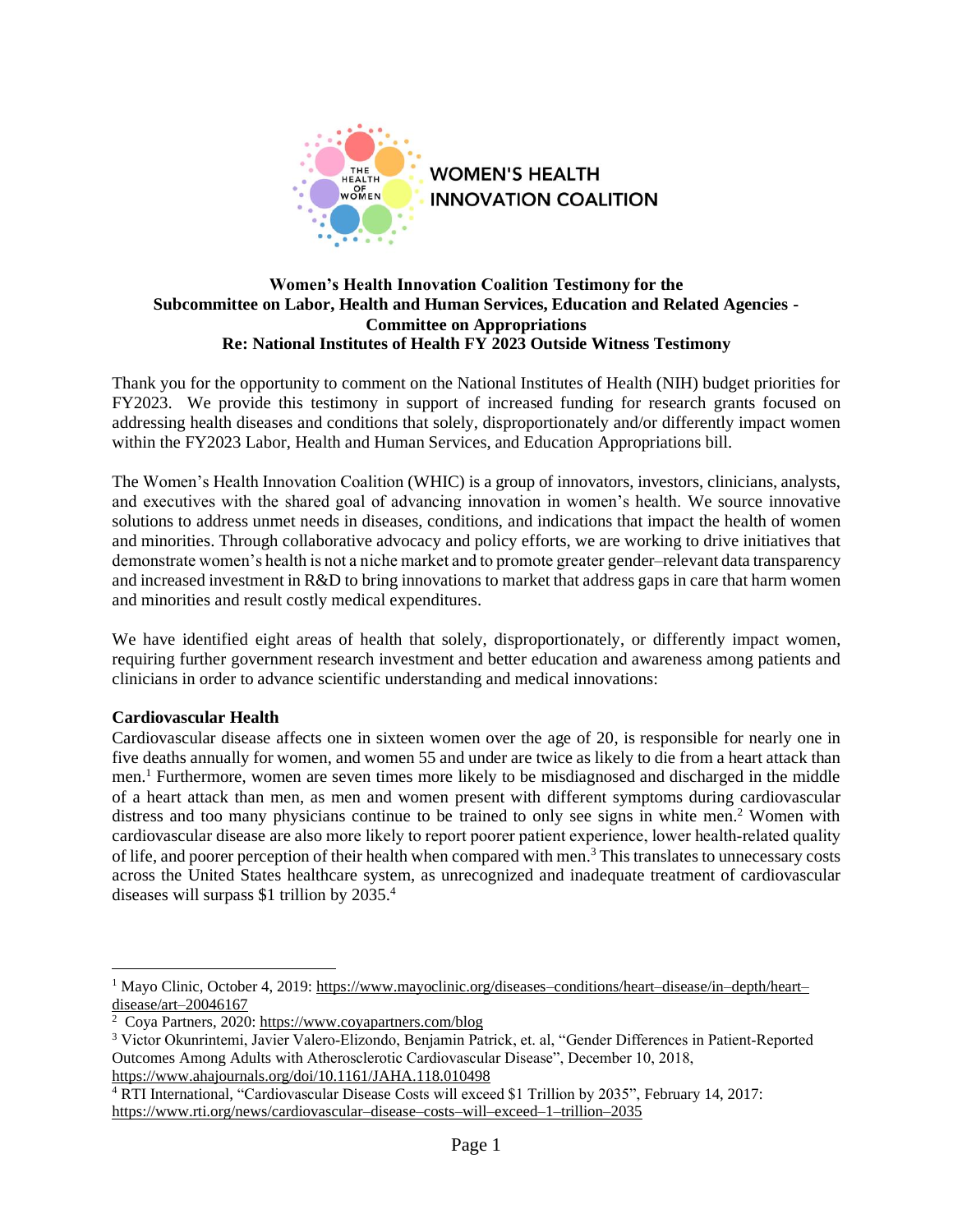#### **Autoimmune and Immunological Diseases**

With 80 percent of all patients diagnosed with autoimmune diseases being women and 100 types of them predominantly affecting women, this area of health must be addressed. <sup>5</sup> Part of this disparity can be attributed to many autoimmune disorders' tendency to affect women during periods of extreme stress, such as pregnancy, or during period of hormonal change.<sup>6</sup> There are few treatments available for many autoimmune diseases, which can be uncomfortable, painful and impact a woman's ability to work and care for her family. Autoimmune diseases are also extremely costly, as the National Institutes of Allergy and Infectious Diseases has estimated that the cost of treating autoimmune disease in the U.S. is greater than \$100 billion annually.

# **Oncology**

Women bear the burden of inequitable oncological treatment options as well as disparities in specific cancers. For example, one in five people who are diagnosed with lung cancer have never smoked, yet non –smoking women are three times more likely to have the disease.<sup>7</sup> Gender disparities are also pervasive in terms of treatment options, as a recent study showed that the odds of receiving radiation were 60 percent for women and 70 percent for men, and the odds for receiving intensive chemotherapy were 35 percent for women versus 46 percent for men.<sup>8</sup> In terms of mortality, the ratio of cancer deaths versus non -cancer deaths was 1.92 times higher for women than for men. <sup>9</sup> Cancers also disproportionately impact minorities and populations with social, environmental, and economic disadvantages that hinder access to healthcare. African American and Caucasian women have similar rates of breast cancer, yet African American women are more likely to die from the disease. Hispanic and African American women also have higher rates of cervical cancer than women of other ethnic groups, with African American women having the highest rates of death from cervical cancer.<sup>10</sup> In addition, ovarian cancer is the only gender –specific cancer with greater than 50 percent mortality rate, and accounts for more deaths than any other cancer of the female reproductive system with Black women having a much higher 5 –year mortality rate (62 percent) vs. Caucasian women (54 percent).<sup>11</sup>

## **Aging and Bone Health**

A women's risk of bone fracture is equal to her combined risk of breast, uterine, and ovarian cancer, which is four times the rate of men. Of the ten million Americans with osteoporosis, approximately 80 percent are women and a proximately one in two women over age 50 will break a bone because of osteoporosis.<sup>12</sup> Studies have shown that there are multiple reasons why women are more likely to get osteoporosis than men. Women tend to have smaller and thinner bones, and women's estrogen, a hormone that protects bones, decreases when women reach menopause.<sup>13</sup> This prevalence of bone diseases is not only dangerous for women but is also extremely costly. The annual cost of osteoporosis –related bone breaks is \$19 billion for patients, their families, and the healthcare system, and is expected to continue to rise.

<sup>5</sup> The Prevalence of Autoimmune Disorders in Women: A Narrative Review,

<https://www.ncbi.nlm.nih.gov/pmc/articles/PMC7292717/>

<sup>6</sup> Angum, Fariha et al. "The Prevalence of Autoimmune Disorders in Women: A Narrative Review." Cureus vol. 12,5 e8094. 13 May. 2020, doi:10.7759/cureus.8094

<sup>7</sup> Brigham and Women's Hospital, "Why Women's Health Can't Wait", 2014,

[https://www.brighamandwomens.org/assets/bwh/womens–health/pdfs/connorsreportfinal.pdf](https://www.brighamandwomens.org/assets/bwh/womens-health/pdfs/connorsreportfinal.pdf) 8 Ibid

<sup>9</sup> Siegel RL, Miller KD, Jemal A. Cancer Statistics, 2017. CA: A Cancer Journal for Clinicians 2017; 67(1):7–30

<sup>&</sup>lt;sup>10</sup> National Cancer Institute, "Cancer Disparities,[" https://www.cancer.gov/about–cancer/understanding/disparities](https://www.cancer.gov/about-cancer/understanding/disparities)

<sup>11</sup> American Cancer Society[, https://www.cancer.org/content/dam/cancer –org/research/cancer –facts –and –](https://www.cancer.org/content/dam/cancer%20–org/research/cancer%20–facts%20–and%20–statistics/cancer%20–facts%20–and%20–figures%20–for%20–african%20–americans/cancer%20–facts%20–and%20–figures%20–for%20–african%20–americans%20–2019%20–2021.pdf) [statistics/cancer –facts –and –figures –for –african –americans/cancer –facts –and –figures –for –african –americans](https://www.cancer.org/content/dam/cancer%20–org/research/cancer%20–facts%20–and%20–statistics/cancer%20–facts%20–and%20–figures%20–for%20–african%20–americans/cancer%20–facts%20–and%20–figures%20–for%20–african%20–americans%20–2019%20–2021.pdf)   $-2019 - 2021.pdf$ 

<sup>12</sup> [https://www.nof.org/preventing](https://www.nof.org/preventing-fractures/general-facts/what-women-need-to-know/) –fractures/general –facts/what –women –need –to –know/

<sup>&</sup>lt;sup>13</sup> National Osteoporosis Foundation "What Women Need to Know[" https://www.nof.org/preventing–](https://www.nof.org/preventing–fractures/general–facts/what–women–need–to–know/) [fractures/general–facts/what–women–need–to–know/](https://www.nof.org/preventing–fractures/general–facts/what–women–need–to–know/)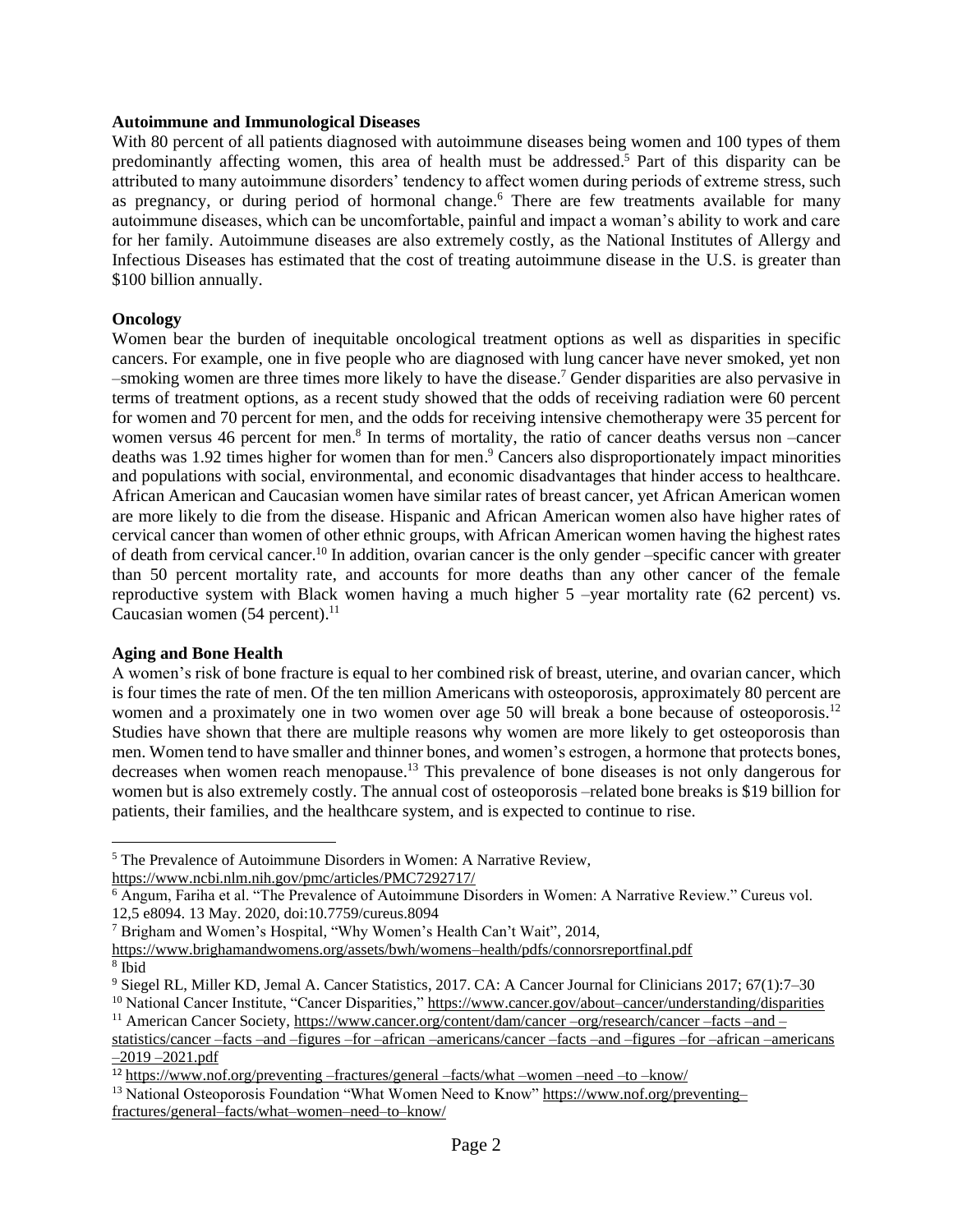# **Gynecological and Sexual Health**

Several gynecological conditions women face throughout their lives and especially as they age are often ignored with insufficient diagnostics and treatments. For example, the annual gynecological exam does not screen for ovarian cancer and 1 in 5 women have masses, yet few diagnostics can catch the cancerous tumors during the critical early stages, especially among women of color who are most often diagnosed too late and die sooner. In addition, more than 4,000 women enter menopause every day in the U.S., but only one in five OB/GYN residency programs provide menopause training to support them and nearly 80 percent of medical residents admit that they feel "barely comfortable" discussing or treating menopause.<sup>14</sup> Also, 84 percent of women experience menopause symptoms, and more than one in ten (12 percent) say their symptoms can be severe or debilitating. Yet menopause is understudied and misunderstood by physicians and researchers alike with few treatments available for the impact on women that is so severe, many stay home or retire early when they are otherwise in the prime of their career. Most do not understand when symptoms are ignored or misdiagnosed during menopause years, they can lead to severe complications, preventable death, and avoidable and costly medical expenditures. These conditions cost the U.S. healthcare system four times the costs of their non –symptomatic peers. Globally, menopause –related productivity losses can amount to more than \$150 billion a year and if costs to the healthcare system are included, the total price tag of menopause could be higher than \$810 billion.<sup>15</sup>

# **Reproductive Health**

Disparities in maternal and reproductive health are also a major concern in the U.S. Studies document decades –long racial and ethnic disparities in several areas of reproductive health, including contraceptive use, care for sexually transmitted infections and the human papillomavirus (HPV) vaccination among younger women aged 18 to 25 years, as well as reproductive cancers, preterm deliveries, and maternal morbidity and mortality in all age groups.<sup>16</sup> Most women lack sufficient resources, information and access to care related to perinatal mood and anxiety disorders (PMADs), the number one complication resulting from pregnancy and childbirth. Half of perinatal women with a diagnosis of depression do not get the medical treatment that they need, resulting in poor patient outcomes and increased societal costs. The total annual societal costs incurred by PMADs, including maternal productivity loss (such as loss of work productivity and missing work), greater use of public sector services (such as welfare and Medicaid), and higher health care costs due to worsened maternal and child health, was \$14.2 billion in 2017. This equates to \$4.7 billion in productivity losses, \$2.9 billion in maternal health expenditures, \$3.3 billion in preterm births, and \$1.6 billion in child behavioral and developmental disorder spending.<sup>17</sup> These staggering costs and the devastating effects for mothers who suffer from PMADs must be discussed and addressed.

## **Cognitive and Brain Health**

Cognitive and brain function is another health area in which significant disparities exist between men and women. Two –thirds of Alzheimer's patients over 65 are women and two –thirds of caregivers are women.<sup>18</sup> Moreover, despite clear biological differences in cognitive function, women are not proportionately represented throughout the research process, and female –specific cognitive diseases are not proportionately funded. In medical research for anxiety disorders, 90 percent of animal subjects are male, though women

 $14$ [https://www.aarp.org,](https://www.aarp.org/) Note this study also found 84 percent of women say that their menopausal symptoms interfere with their lives, including at work.

<sup>&</sup>lt;sup>15</sup> Reenita Das, a partner and senior vice president for healthcare and life sciences at consulting firm, Frost  $\&$ Sullivan, [https://apple.news/AkFLvCBgGST6IKWENlXbf\\_w](https://apple.news/AkFLvCBgGST6IKWENlXbf_w)

<sup>&</sup>lt;sup>16</sup> Obstetrics & Gynecology: February 2021 – Volume 137 – Issue  $2-p$  225–233, doi: 10.1097/AOG.0000000000004224

<sup>&</sup>lt;sup>17</sup> Mathematica Policy Research, "Societal Costs of Untreated Perinatal Mood and Anxiety Disorders in the United States", April 29, 2019, [https://www.mathematica.org/download–media?MediaItemId={E24EE558–B67B–4BF6–](https://www.mathematica.org/download-media?MediaItemId=%7bE24EE558-B67B-4BF6-80D0-3BC75DB12EB6%7d) [80D0–3BC75DB12EB6}](https://www.mathematica.org/download-media?MediaItemId=%7bE24EE558-B67B-4BF6-80D0-3BC75DB12EB6%7d)

<sup>&</sup>lt;sup>18</sup> Centers for Disease Control and Prevention,<https://www.cdc.gov/aging/caregiving/alzheimer.htm>